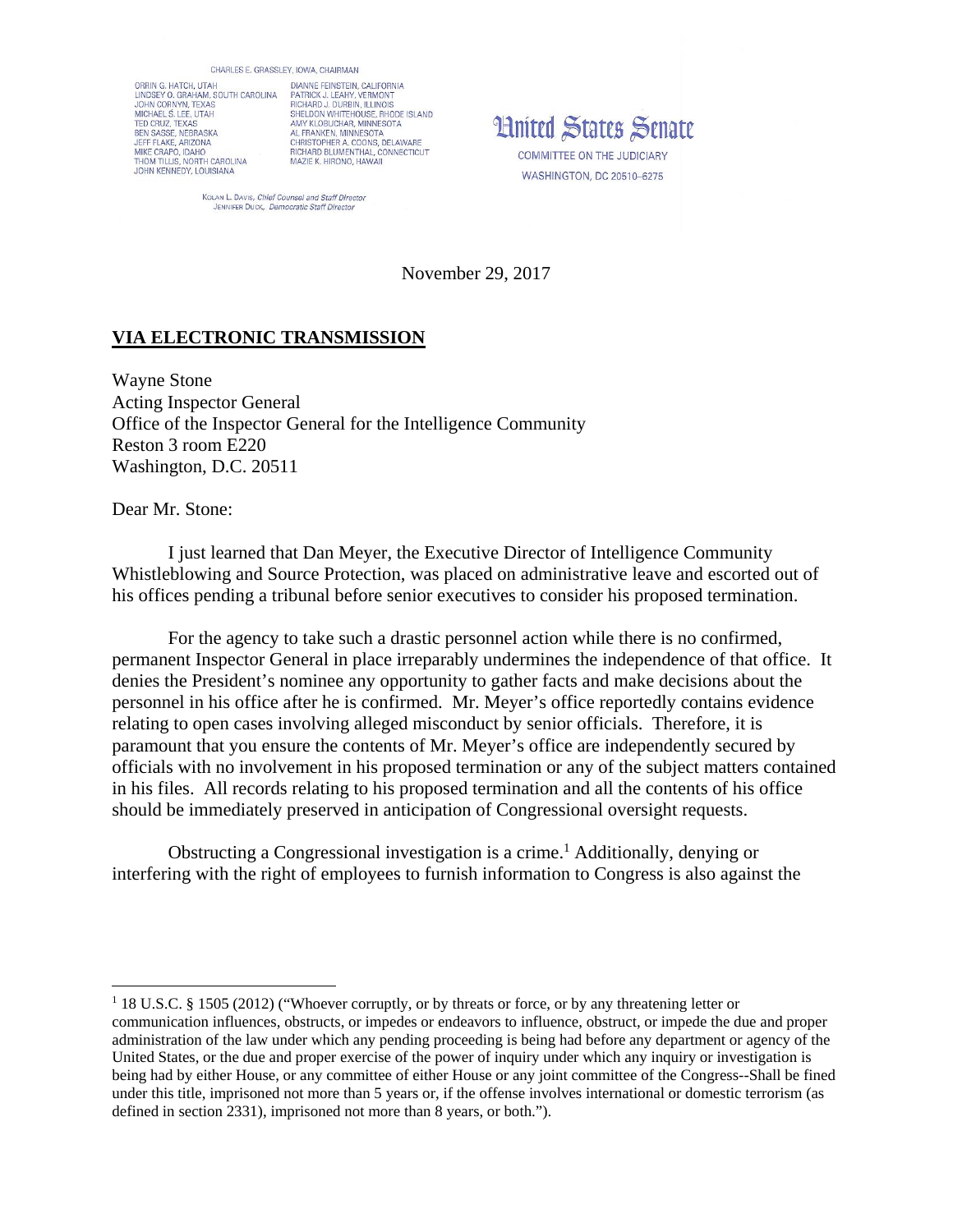law.<sup>2</sup> Federal officials who deny or interfere with those rights are not entitled to have their salaries paid by taxpayers' dollars.<sup>3</sup>

According to media reports citing the former Inspector General Chuck McCullough and his Deputy Robert Johnson, current senior leaders within the IC IG's office and others have taken actions that interfere with the Intelligence Community Whistleblowing program.<sup>4</sup> Congress must be able to determine whether this action against Mr. Meyer is part of that alleged effort. The Program is crucial to ensuring protections for whistleblowers in the Intelligence Community, safeguarding classified information, and preserving the national security. If Mr. Meyer is being targeted for retaliation because he lawfully communicates with Congress and manages an effective whistleblower protection program, that would be unacceptable.

Accordingly, please provide my staff no later than Friday, December 8, 2017:

- 1. All documents presented to Mr. Meyer prior to him being placed on administrative leave;
- 2. All records relating to the decision to take any personnel action against Mr. Meyer;
- 3. All other evidence to be reviewed by any tribunal reviewing the allegations against Mr. Meyer.

Thank you for your cooperation. If you have questions, please contact DeLisa Lay of my Committee staff at (202) 224-5225.

1

<sup>&</sup>lt;sup>2</sup> 5 U.S.C. § 7211 (2012) ("The right of employees, individually or collectively, to petition Congress or a Member of Congress, or to furnish information to either House of Congress, or to a committee or Member thereof, may not be interfered with or denied.").

<sup>&</sup>lt;sup>3</sup> Consolidated Appropriations Act, 2017, Pub. L. No. 115-31, § 713, 131 Stat. 135, 379-80 (2017). ("No part of any appropriation contained in this or any other Act shall be available for the payment of the salary of any officer or employee of the Federal Government, who - (1) prohibits or prevents, or attempts or threatens to prohibit or prevent, any other officer or employee of the Federal Government from having any direct oral or written communication or contact with any Member, committee, or subcommittee of the Congress in connection with any matter pertaining to the employment of such other officer or employee or pertaining to the department or agency of such other officer or employee in any way, irrespective of whether such communication or contact is at the initiative of such other officer or employee or in response to the request or inquiry of such Member, committee, or subcommittee; or (2) removes, suspends from duty without pay, demotes, reduces in rank, seniority, stats, pay, or performance of efficiency rating, denies promotion to, relocates, reassigns, transfers, disciplines, or discriminates in regard to any employment right, entitlement, or benefit, or any term or condition of employment of, any other officer or employee of the Federal Government, or attempts or threatens to commit any of the foregoing actions with respect to such other officer or employee, by reason of any communication or contact of such other officer or employee with any Member, committee, or subcommittee of the Congress as described in paragraph (1).).

<sup>4</sup> *See* Charles S. Clark, *Is the Intel Community's Whistleblower Outreach Being Shut Down?*, GOVERNMENT EXECUTIVE (Oct. 20, 2017), http://www.govexec.com/management/2017/10/intel-communitys-whistlebloweroutreach-being-shut-down/141946/; Jenna McLaughlin, *A Turf War is Tearing Apart the Intel Community's Watchdog Office*, FOREIGN POLICY (Oct. 18, 2017, 11:13 AM), http://foreignpolicy.com/2017/10/18/turf-warintelligence-community-watchdog-falling-apart/.